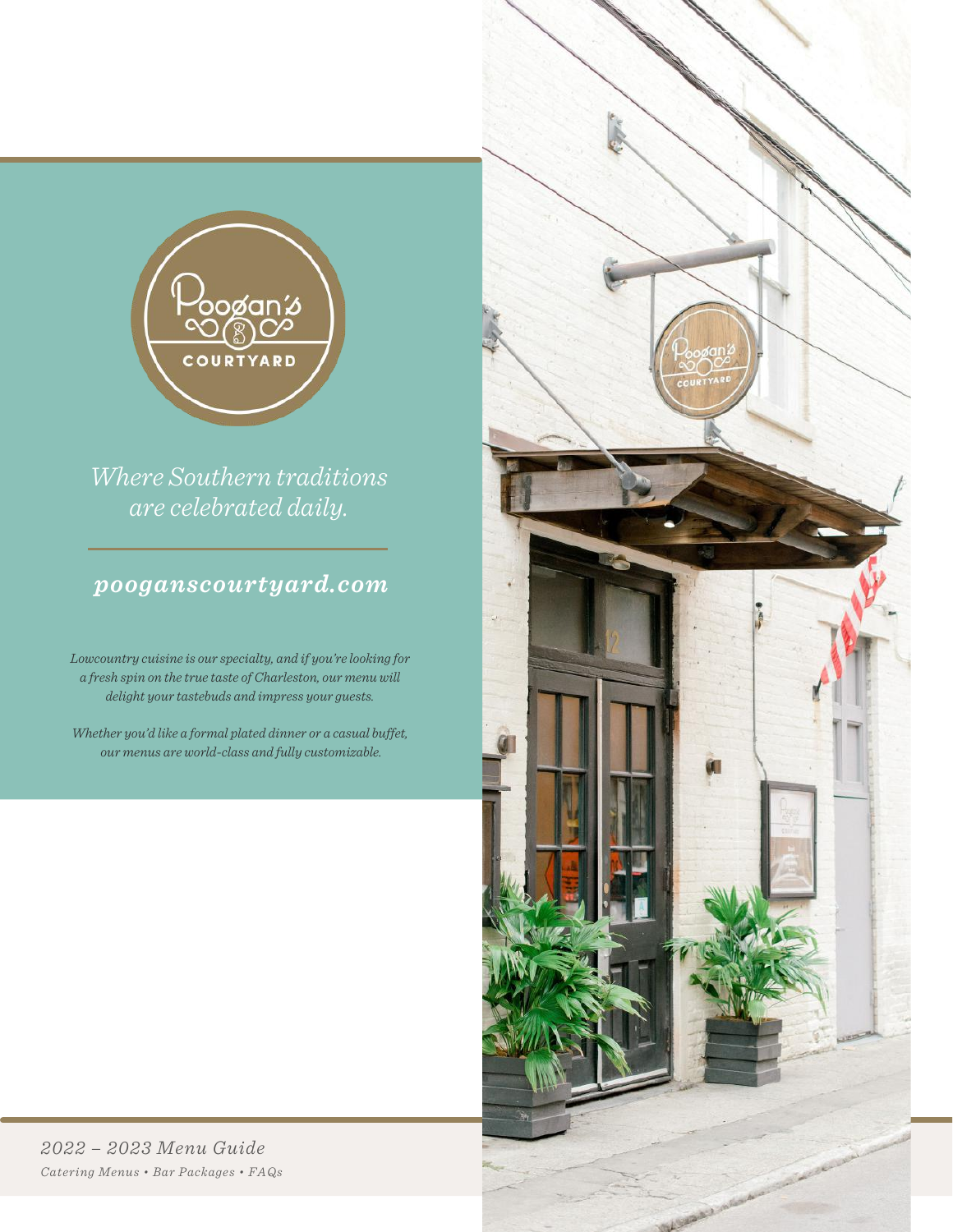# HORS D'OEUVRES

#### *Pimento Cheese Fritters*

bacon jam \$3.75 per piece

*Petite Crab Cakes* house remoulade \$4.75 per piece

*Classic Southern Deviled Eggs*

\$3.75 per piece

#### *Fried Green Tomato Bites*

herbed goat cheese, seasonal chutney \$3.50 per piece

#### *Peach Caprese Skewer (Seasonal)*

mozzarella, balsamic reduction \$4 per skewer

*Chicken & Waffle* hot honey, maple whipped cream \$4.25 per piece

#### *Crostini*

choice of: • pimento cheese & bacon jam • herbed goat cheese & seasonal vegetable • brie, fruit, & honey \$3.25 per piece

#### *Goat Cheese Pops*

choice of: • pecan, herbs, & bacon • everything bagel spice \$3.50 per piece

#### *Cheese & Charcuterie*

cured meats, artisanal cheeses, various accompaniments \$12 per guest

#### *Lowcountry Shrimp Cocktail*

cocktail sauce, lemon \$7 per cocktail

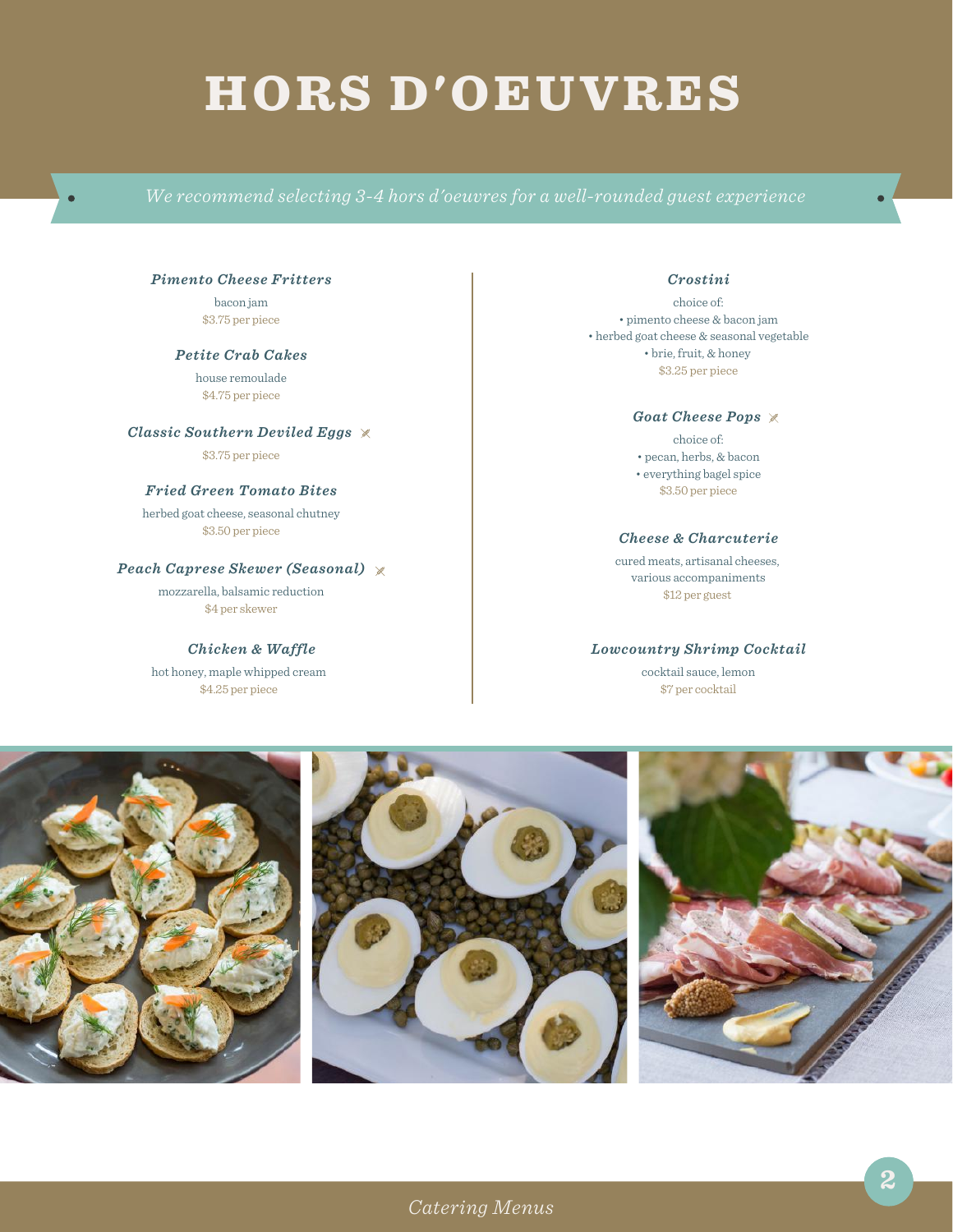# LUNCH & DINNER STATIONS

#### *Lowcountry Boil*

local shrimp, corn, potatoes, andouille sausage, cocktail sauce, lemons, hot sauce \$35 per guest

#### *Porch's Famous Shrimp & Grits*

andouille sausage, sweet onions, bell peppers, Tasso ham gravy \$32 per guest

#### *Lowcountry Tacos*

flour tortillas, Carolina Gold "green" rice

host selects two proteins pulled pork • smoked chicken • blackened catfish mixed vegetables • garlic lime shrimp

#### host selects four toppings

slaw • pickled red onion • sour cream • cheddar cheese pico de gallo • corn & black bean relish salsa verde • guacamole \$25 per guest

#### *Fried Chicken Picnic*

buttermilk biscuits, hot honey, pickles

host selects two sides whipped potatoes • mac & cheese collard greens • buttered broccoli \$27 per guest

*Barbecue Buffet*

pulled pork, sweetrolls, pickles, housemade sauces

host selects two sides potato salad • mac & cheese collard greens • buttered broccoli \$27 per guest

*(add a whole hog display – market price)*

#### *Sweet Endings (Miniature Desserts)*

banana pudding • bourbon chocolate mousse key lime pie • pecan pie host selects two: \$10 per guest | host selects three: \$12 per guest

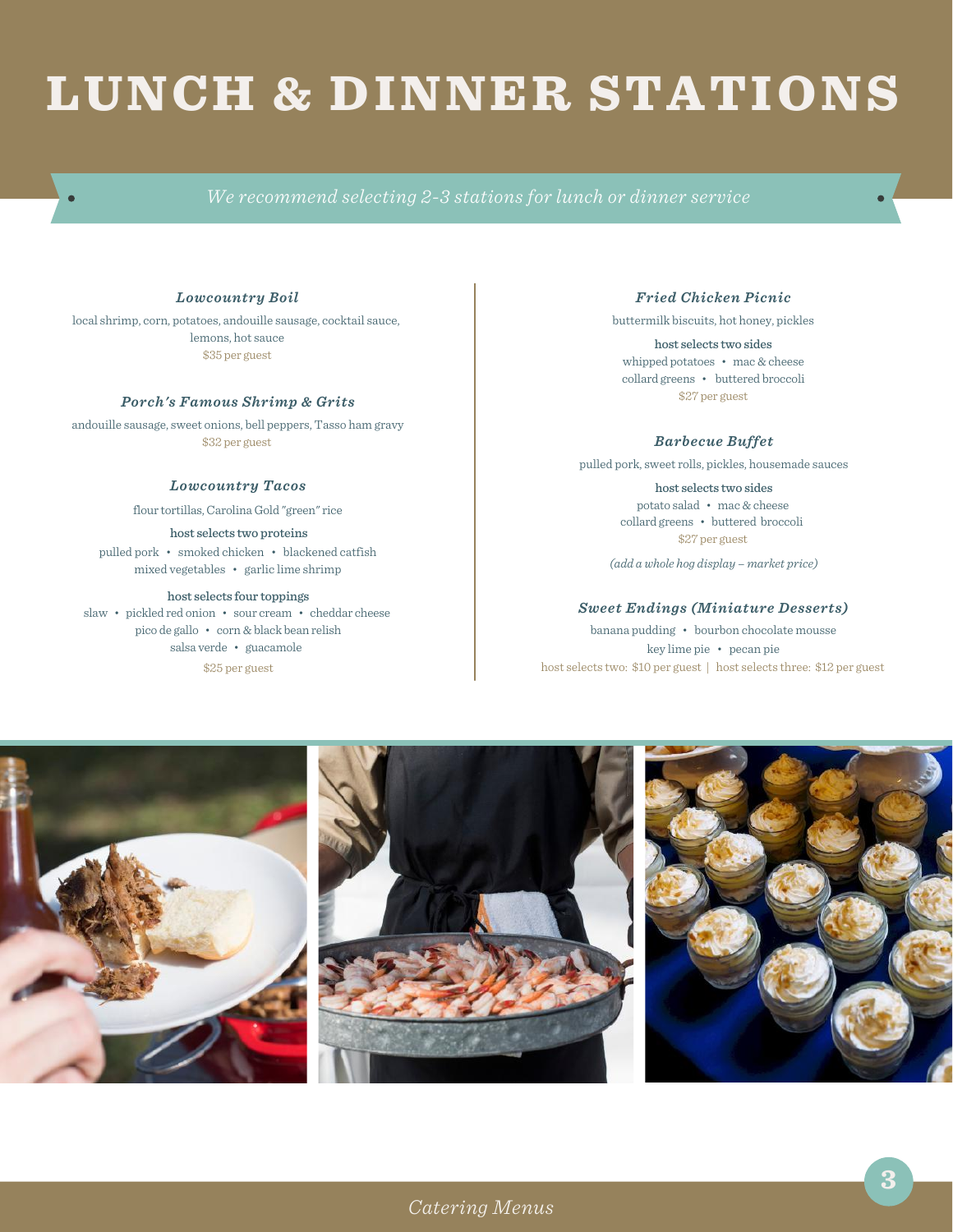# BRUNCH STATIONS

#### *Smoked Salmon Display*

mini bagels, cream cheese, capers, tomatoes, red onion \$12 per guest

#### *Yogurt Parfait*

fresh berries, granola, honey \$7 per guest

#### *Porch's Famous Shrimp & Grits*

andouille sausage, sweet onions, bell peppers, Tasso ham gravy \$20 per guest

#### *Oatmeal Bowl*

baked apples, dried fruit, pecans, brown sugar \$7 per guest

#### *Composed Lowcountry Breakfast*

scrambled eggs, buttermilk biscuits with whipped honey butter, host's choice of sausage or bacon, host's choice of breakfast potatoes or grits \$18 per guest

#### *Chicken & Waffles*

whipped cream, syrup \$20 per guest

#### *Biscuits & Gravy*

scrambled eggs \$15 per guest

#### *French Toast Bread Pudding*

fresh berries, whipped cream, syrup \$12 per guest

#### *Chef-Attended Omelet Station*

farm-fresh whole eggs and egg whites, cheddar cheese, goat cheese, bacon, spinach, mushrooms, onions, bell peppers, tomatoes \$22 per guest

#### *Farm-Fresh Scrambled Eggs*

cheddar, chives, salsa \$6 per guest

#### **A D D I T I O N S**

*all additions are +\$5 per guest, unless otherwise noted*

#### *Breakfast Potatoes*

*Bacon*

#### *Sausage*

#### *Turkey Sausage*

*Sweet Spiral Ham +\$7*

*Hashbrown Casserole +\$7*

*Assorted Breakfast Pastries +\$12*

*Fruit Salad*

*Baked Apples*

*Cheese Grits*

 $\sigma$  defining and inquiries and inquiries and inquiries call 1-999-9999. Happy eating  $\sigma$ *Catering Menus*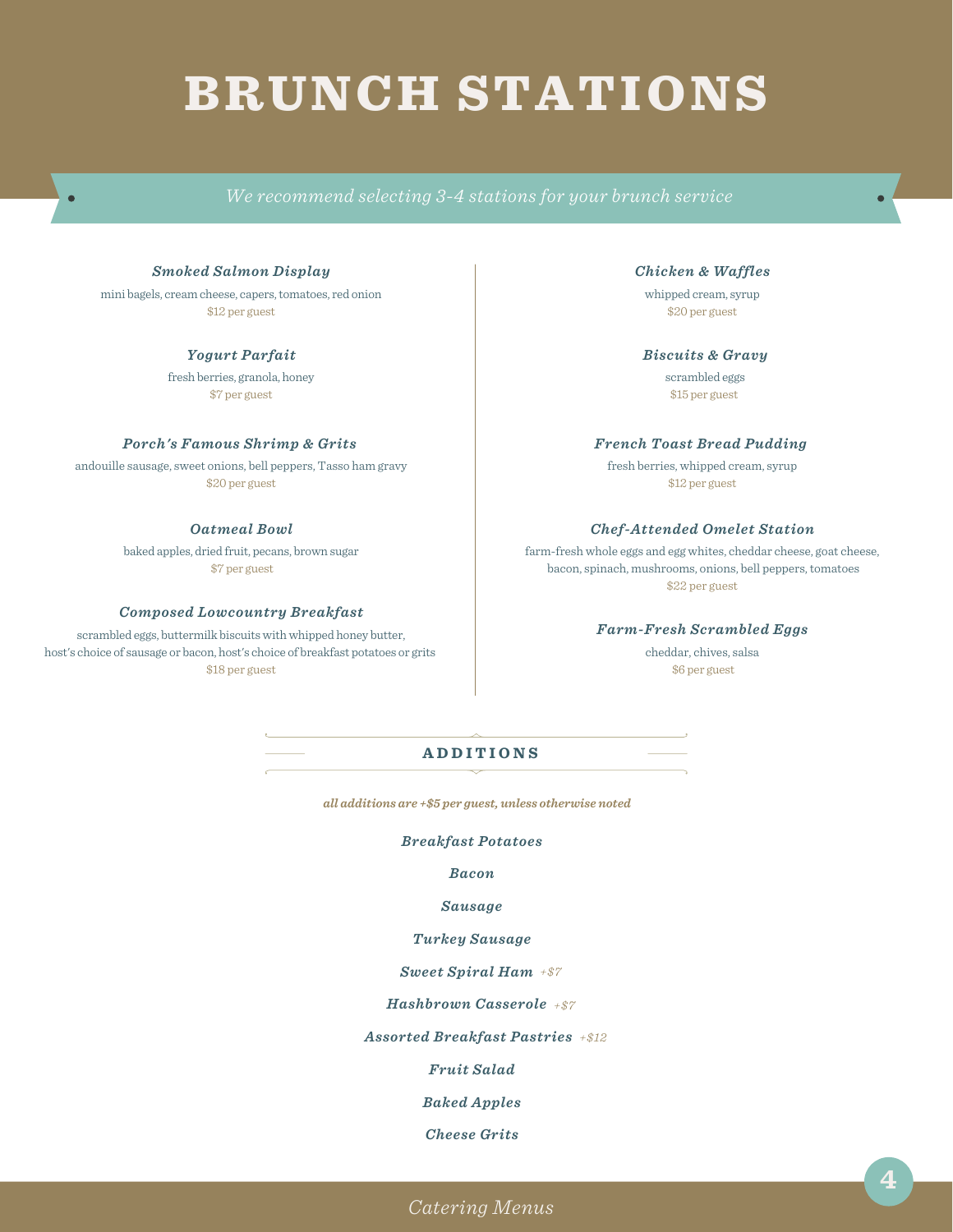## PLATED MENUS

## **SOUTHERN SUNRISE BRUNCH**

\$35 per guest

#### **S T A R T E R**

*Poogan's Famous Biscuits* whipped honey butter

#### **E N T R É E**

*Host selects two*

*Vegetarian Quiche & Arugula Salad*

herbed goat cheese, grape tomatoes, red onion

*Shrimp & Grits* andouille sausage, bell peppers, sweet onions, Tasso ham gravy

> *Chicken & Waffles* Sorghum butter

*French Toast* brioche, berries & cream, maple syrup, bacon

> *Biscuits & Gravy* scrambled eggs

**H E L P F U L H I N T :** add a bloody mary and mimosa bar for a complete brunch experience!

## **SOUTHERN TRADITIONS DINNER**

\$52 per guest

#### **S T A R T E R**

*Petite Green Salad*

field greens, tomatoes, cucumbers, balsamic vinaigrette

### **E N T R É E**

*Host selects two*

*Shrimp & Grits* andouille sausage, bell peppers, sweet onions, Tasso ham gravy

> *Southern Fried Chicken* whipped potatoes, collard greens, hot honey

> *Sweet-Tea Glazed Salmon* Carolina Gold rice, lemon herbs, asparagus

*Country Fried Pork Chop* hot honey fried Brussels sprout & sweet potato hash

#### **D E S S E R T**

*Southern Banana Puddin'* Nilla wafers, whipped cream

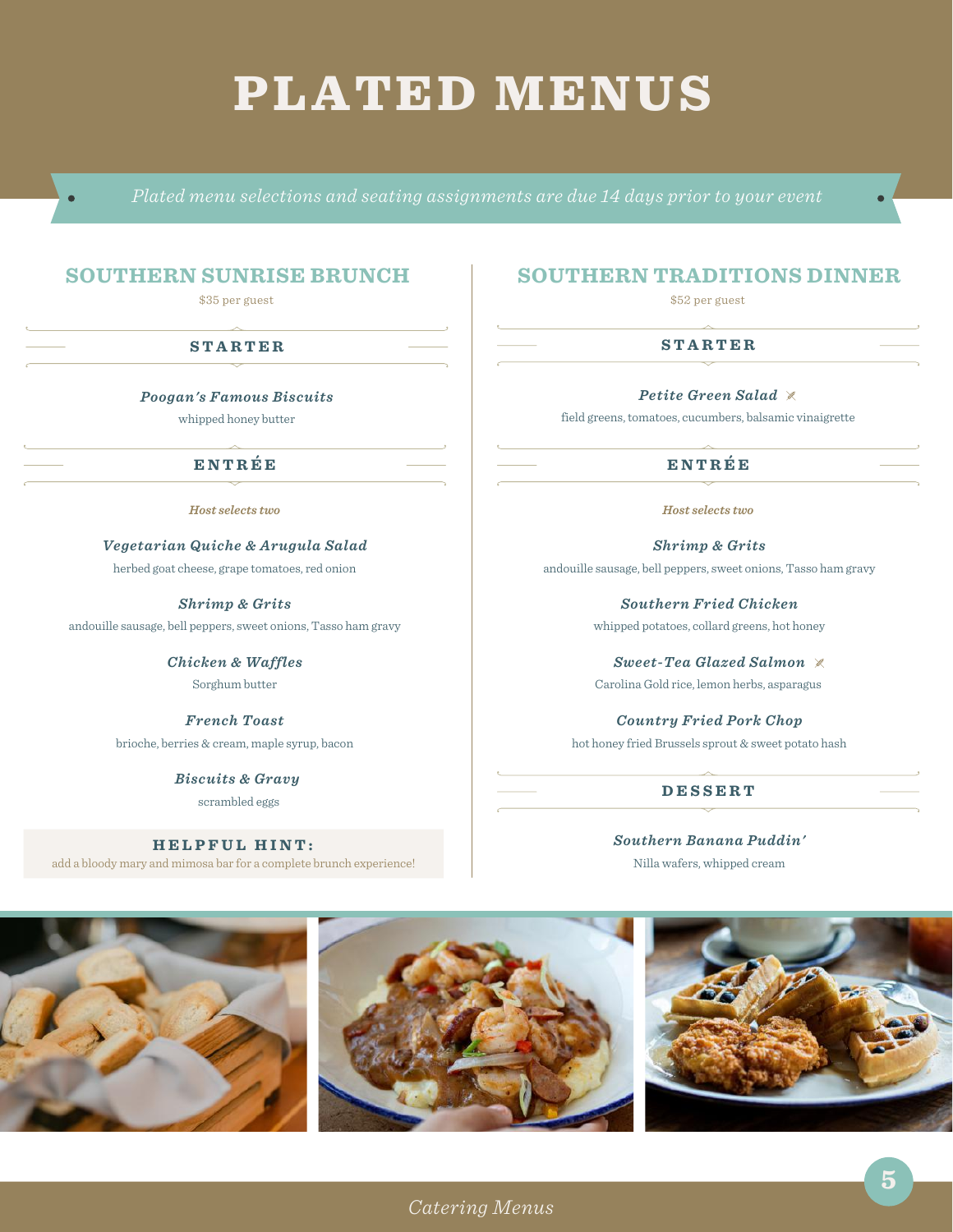## PLATED MENUS

## **SOUTHERN SPECIALTIES DINNER**

\$60 per guest

#### **S T A R T E R**

*Wedge Salad* bacon, blue cheese, tomatoes, housemade ranch

## **E N T R É E**

*Host selects two*

*Braised Beef Short Rib* Carolina Gold rice pilaf, roasted asparagus, jus

*Shrimp & Grits* andouille sausage, bell peppers, sweet onions, Tasso ham gravy

> *Southern Fried Chicken* whipped potatoes, collard greens, hot honey

*Lump Crab Cakes* cream corn, local greens, roasted asparagus, lemon-herb vinaigrette

#### *Grilled Pork Loin*

sweet potato purée, Brussels sprout & bacon hash

### **D E S S E R T**

*Key Lime Pie* whipped cream

## **SOUTHERN DELIGHTS DINNER**

\$72 per guest

#### **S T A R T E R S**

*Poogan's Famous Biscuits*

whipped honey butter

*and host selects one offollowing*

*She-Crab Soup* sherry, lump crab

*Seasonal Grilled Fruit Salad*

arugula, goat cheese, candied pecans, white balsamic vinaigrette

### **E N T R É E**

*Host selects three*

*CAB Beef Tenderloin Filet* whipped potatoes, bean & frisée salad, grilled Cipollini onion, house steak sauce

*Shrimp & Grits* andouille sausage, bell peppers, sweet onions, Tasso ham gravy

> *Crispy Pork Belly* Brussels sprout hash, corn pudding

*Lump Crab Cakes* cream corn, local greens, roasted asparagus, lemon-herb vinaigrette

> *Seared Scallops* farro, spring peas, corn, bacon, tomato gravy

*Chicken & Dumplings* herb-crusted chicken, sweet potato gnocchi, red wine demi-glace

#### **D E S S E R T**

*Hummingbird Pecan Pie* whiskey caramel

 $\sigma$  defining and inquiries and inquiries and inquiries call 1-999-9999. Happy eating  $\sigma$ *Catering Menus*

**6**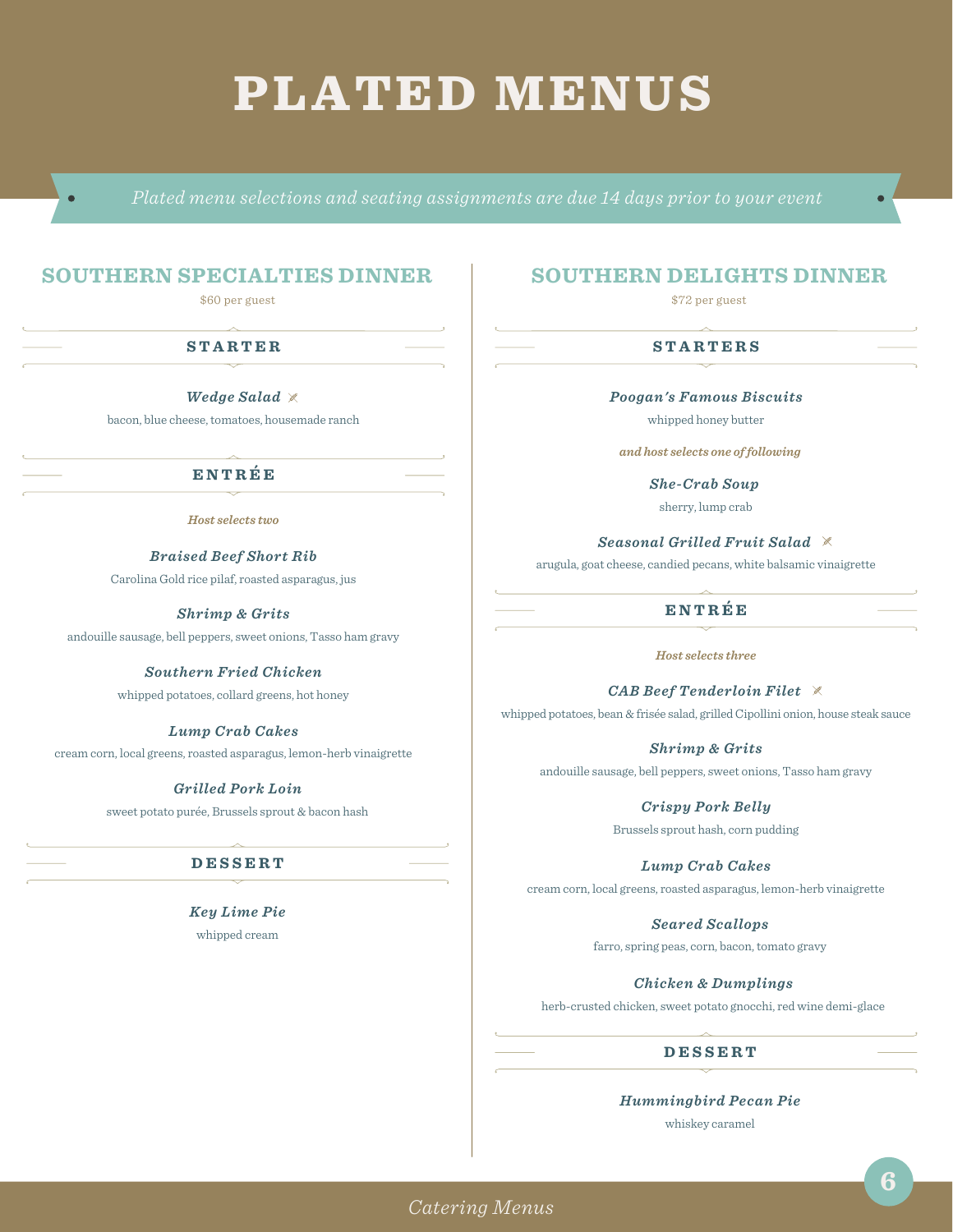## BUFFET

*Buffets are displayed for self-service for 1.5 hours*

## **DINNER BUFFET**

\$55 per guest

#### **S A L A D**

*Host selects one*

*Classic Caesar*

romaine, Parmesan, herbed croutons, housemade dressing

#### *Strawberry Fields*

field greens, red onions, strawberries, goat cheese, southern pecan praline balsamic vinaigrette

#### *Southern Spring Mix*

tomatoes, bacon, blue cheese, housemade ranch

#### **P R O T E I N**

*Host selects two*

*Sweet-Tea Glazed Salmon Southern Fried Chicken Herb-Roasted Chicken Breast Grilled Pork Loin +\$7 Braised Beef Short Ribs +\$10 Herb-Crusted Beef Tenderloin +\$15*

#### **S I D E S**

*Host selects three (additional sides are \$5 per guest)*

*Smoked Gouda Mac & Cheese Carolina Gold Rice Pilaf Whipped Potatoes Asparagus Collard Greens Buttered Broccoli Potato Salad*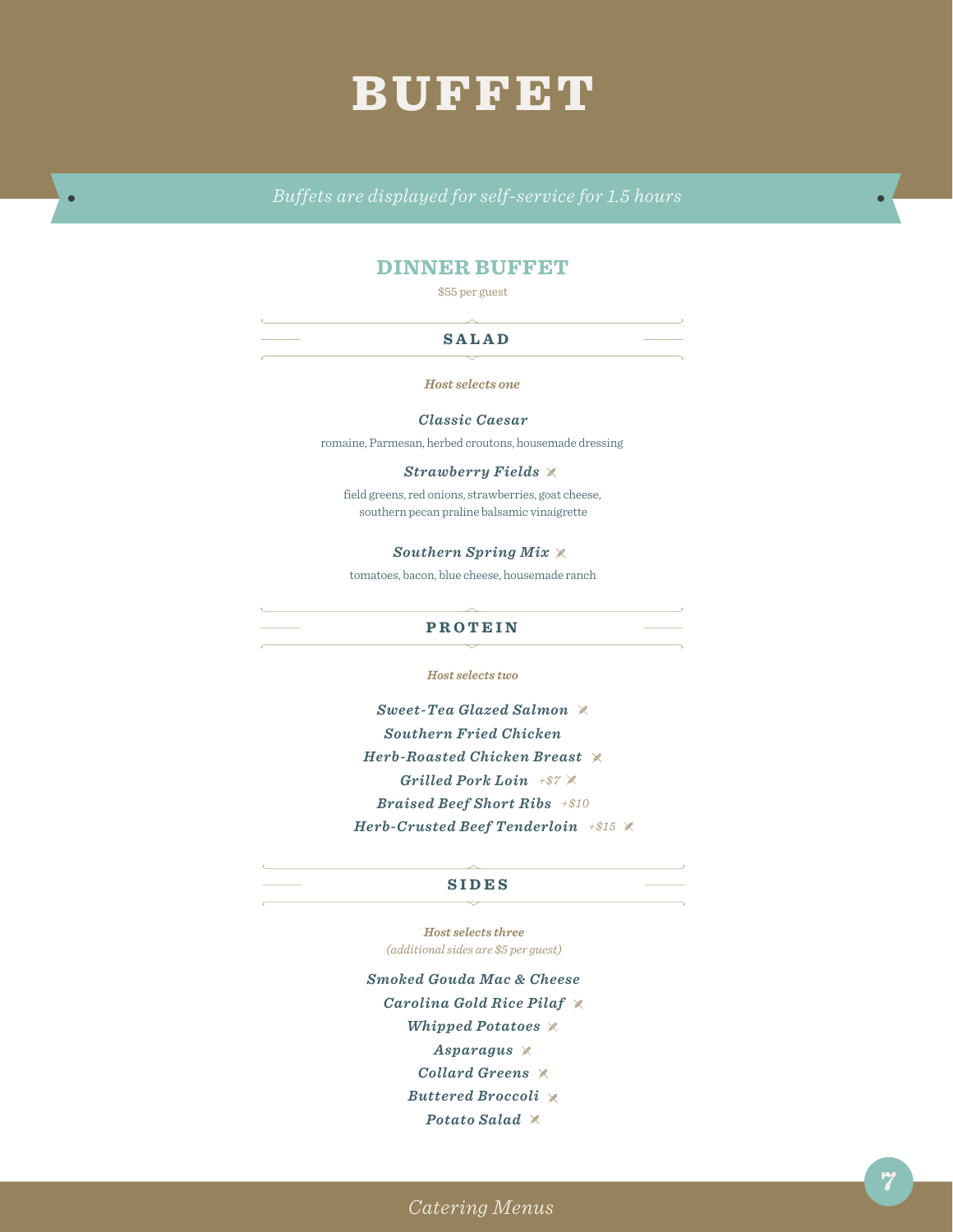## BAR PACKAGES

*Bar packages require a minimum of two hours of service*

## **EYE-OPENER BRUNCH BAR**

\$9 per guest, per hour

#### **B L O O D Y S & M I M O S A S**

#### *Southern Bloody Marys*

pickled okra, olives, lemons

#### *Classic Mimosas*

sparkling wine, orange juice, peach juice

## **BARLEY & BOTTLES**

\$10 per guest, per hour

#### **B E E R**

*Host selects four Budweiser*

*Bud Light Michelob Ultra Yuengling Stella Artois Corona Hard Cider Seasonal Seltzer*

#### **W I N E**

*Host selects four Chardonnay Pinot Grigio Sauvignon Blanc Merlot Pinot Noir Malbec Cabernet Sauvignon Zinfandel*

### **MARKET STREET**

\$12 per guest, per hour

#### **B E E R**

*Host selects three Budweiser Bud Light Michelob Ultra Yuengling Stella Artois Corona Hard Cider Seasonal Seltzer*

#### **W I N E**

*Host selects three Chardonnay Pinot Grigio Sauvignon Blanc Merlot Pinot Noir Malbec Cabernet Sauvignon Zinfandel*

#### **S P I R I T S**

*Host selects four Svedka Vodka Tanqueray Gin Bacardi Rum Jim Beam Bourbon Sauza Silver Tequila Jack Daniel's Whiskey Dewar's Scotch*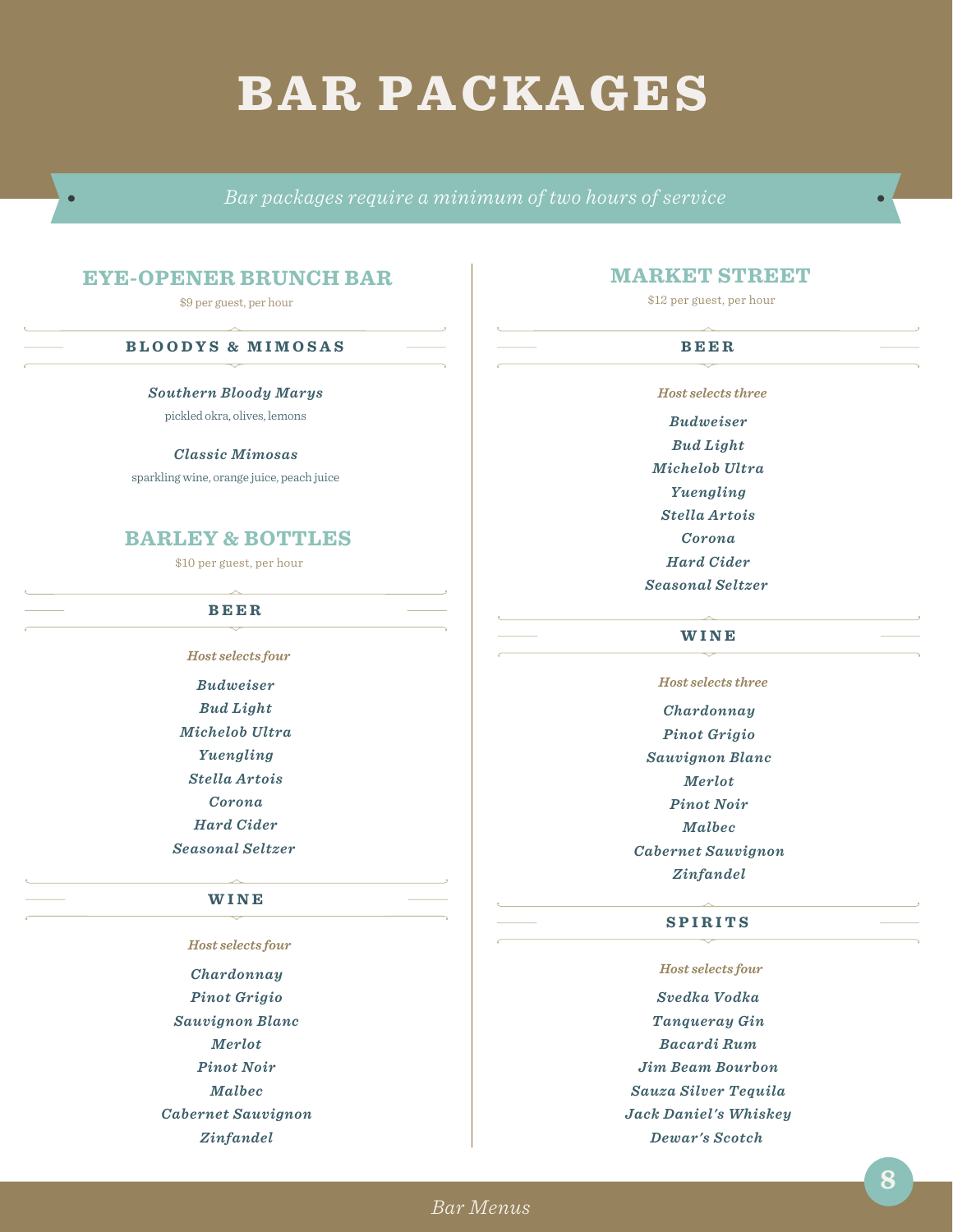## BAR PACKAGES

*Bar packages require a minimum of two hours of service*

### **HIGH SPIRITS**

\$15 per guest, per hour

#### **B E E R**

*Host selects four*

*Budweiser Bud Light Michelob Ultra Yuengling Stella Artois Corona Freehouse Green Door IPA Westbrook White Thai Witbier Hard Cider Seasonal Seltzer*

#### **W I N E**

*Host selects four*

*Chardonnay Pinot Grigio Sauvignon Blanc Merlot Pinot Noir Malbec Cabernet Sauvignon Zinfandel*

#### **S P I R I T S**

*Host selects four*

*Tito's Vodka Bombay Gin Mt. Gay Rum Maker's Mark Bourbon Crown Royal Whisky Johnnie Walker Scotch Casamigos Tequila*

## **LOWCOUNTRY LOCAL**

\$18 per guest, per hour

### **B E E R**

*Host selects five*

*Budweiser Bud Light Michelob Ultra Yuengling Stella Artois Corona Freehouse Green Door IPA Westbrook White Thai Witbier Hard Cider Seasonal Seltzer*

#### **W I N E**

*Host selects five*

*Chardonnay Pinot Grigio Sauvignon Blanc Merlot Pinot Noir Malbec Cabernet Sauvignon Zinfandel*

#### **S P I R I T S**

*Four included*

*Dixie Vodka Nippitaty Gin Striped Pig Rum Virgil Kaine Bourbon*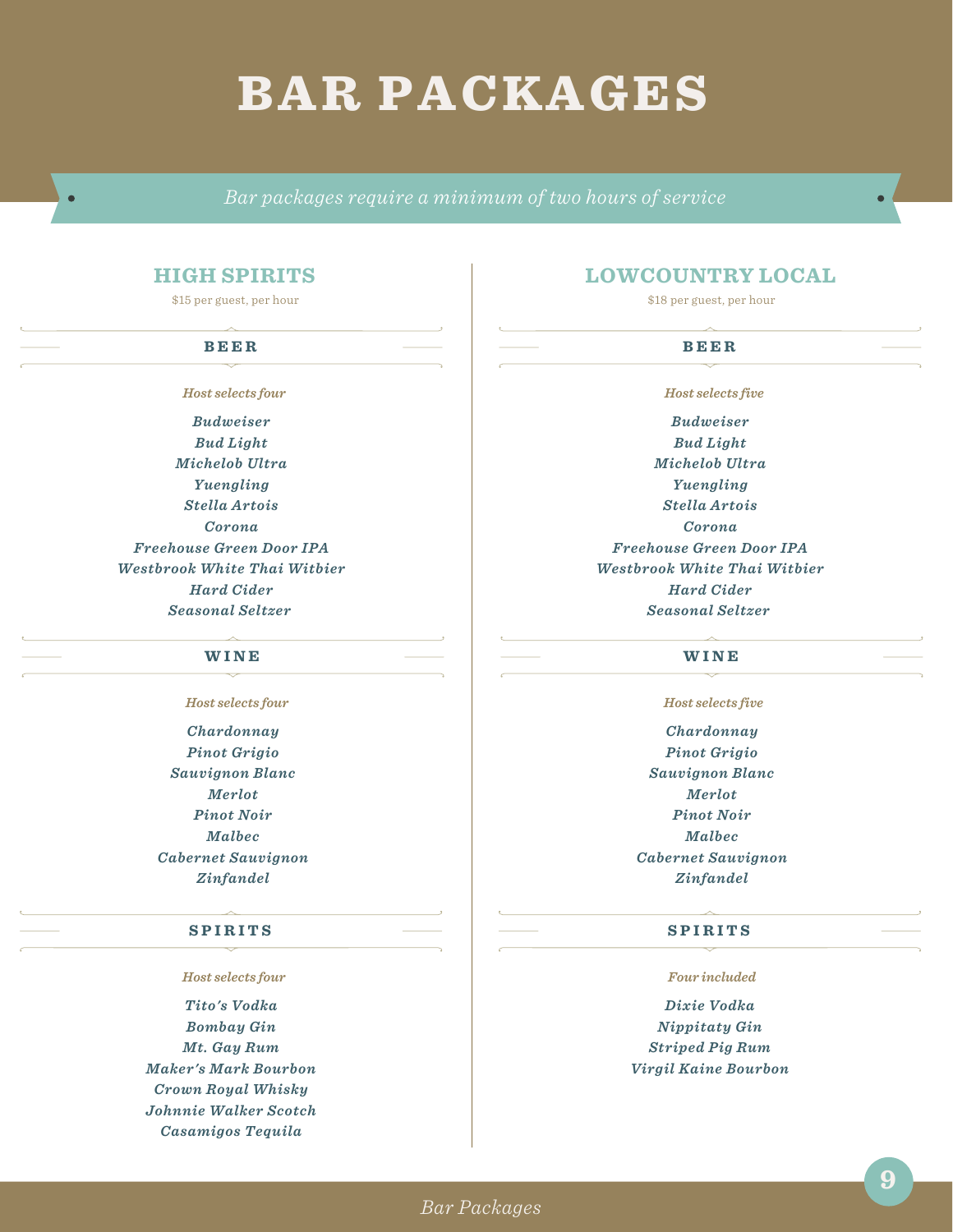# BAR PACKAGES

*Bar packages require a minimum of two hours of service*



## **ADDED TOUCHES**

*Prosecco & Rosé Options* please inquire

*Hot Coffee Service* \$4 per guest

*Champagne Toast*

\$6 per guest

*Signature Cocktails* please inquire